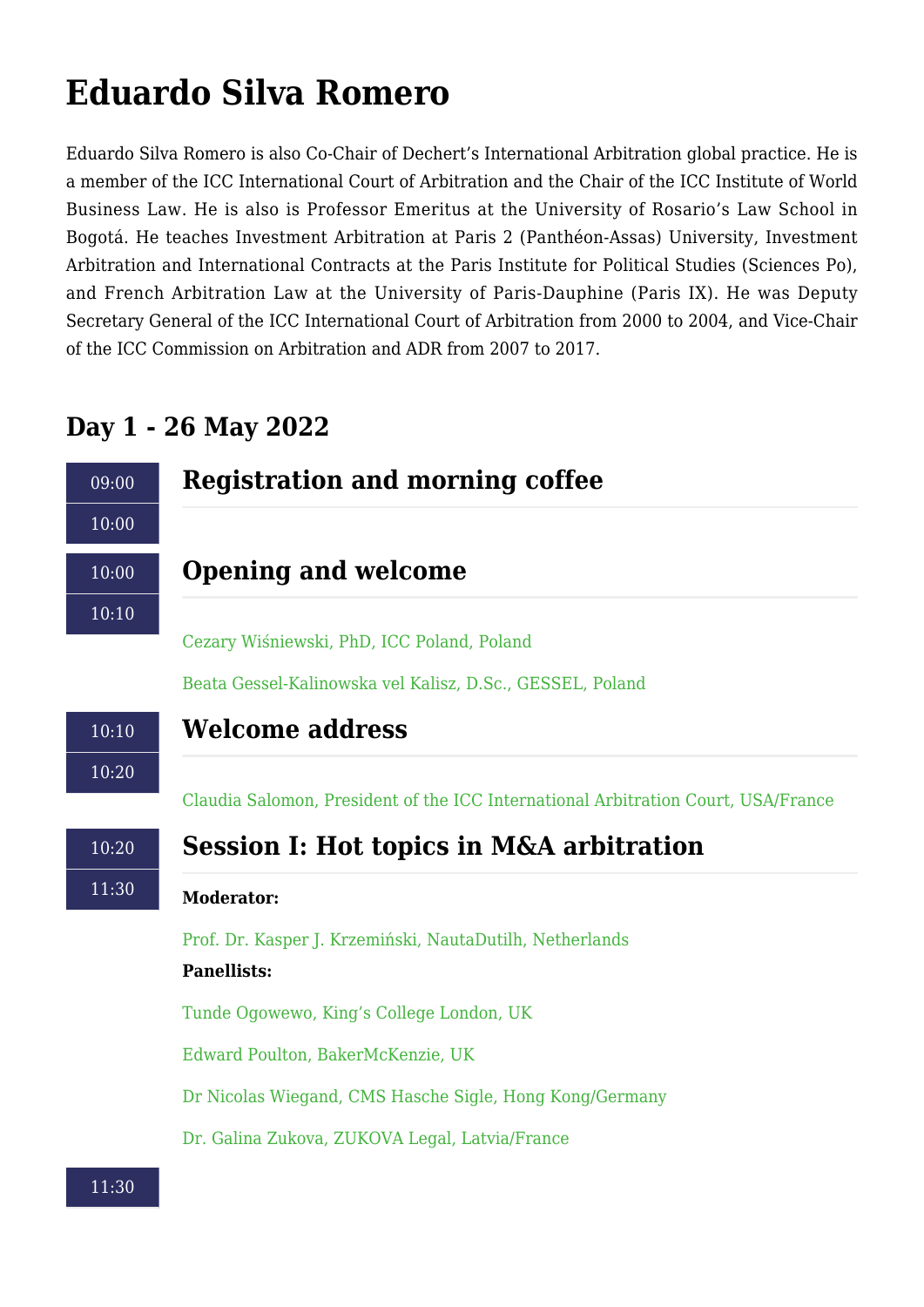### 11:45 **Coffee break**

11:45 12:05

# **Case study I: White&Case "Can an emergency arbitrator help you finalize your transaction?"**

#### **Speaker**

[Piotr Bytnerowicz, FCIArb, White & Case, Poland](https://disputeresolutionmaconference.com/?p=788)

# 12:05 13:35

# **Session II: Consolidation and de-consolidation in M&A arbitration**

#### **Moderator:**

[Justyna Szpara, FCIArb, Łaszczuk & Partners, Poland](https://disputeresolutionmaconference.com/?p=748)

### **Panellists:**

[Rostislav Pekař, Squire Patton Boggs, Czech Republic](https://disputeresolutionmaconference.com/?p=801)

[Nikolaus Pitkowitz, M.B.L.-HSG, Pitkowitz & Partners, Austria](https://disputeresolutionmaconference.com/?p=775)

[Anna Guillard Sazhko, Shearman & Sterling's International Arbitration Group in](https://disputeresolutionmaconference.com/?p=826) [Paris, France / Ukraine](https://disputeresolutionmaconference.com/?p=826)

[Ioana Knoll-Tudor, Jeantet, France](https://disputeresolutionmaconference.com/?p=914)

### **Lunch**

14:35

14:35

13:35

16:05

# **Session III: How much principles of equity colour M&A arbitration jurisprudence? Between procedural and substantive justice**

#### **Introductory lecture and a moderator**

[Beata Gessel-Kalinowska vel Kalisz, D.Sc., GESSEL, Poland](https://disputeresolutionmaconference.com/?p=47)

#### **Panellists:**

[Ilias Bantekas, LLB, LLM, BA/Dip Theology, FCIArb, Hamad bin Khalifa University](https://disputeresolutionmaconference.com/?p=747) [\(Qatar Foundation\), Quatar](https://disputeresolutionmaconference.com/?p=747)

[Prof. Dr. Stefan Kröll, Bucerius Law School, Germany](https://disputeresolutionmaconference.com/?p=750)

[James Menz, rothorn legal AG, Switzerland](https://disputeresolutionmaconference.com/?p=824)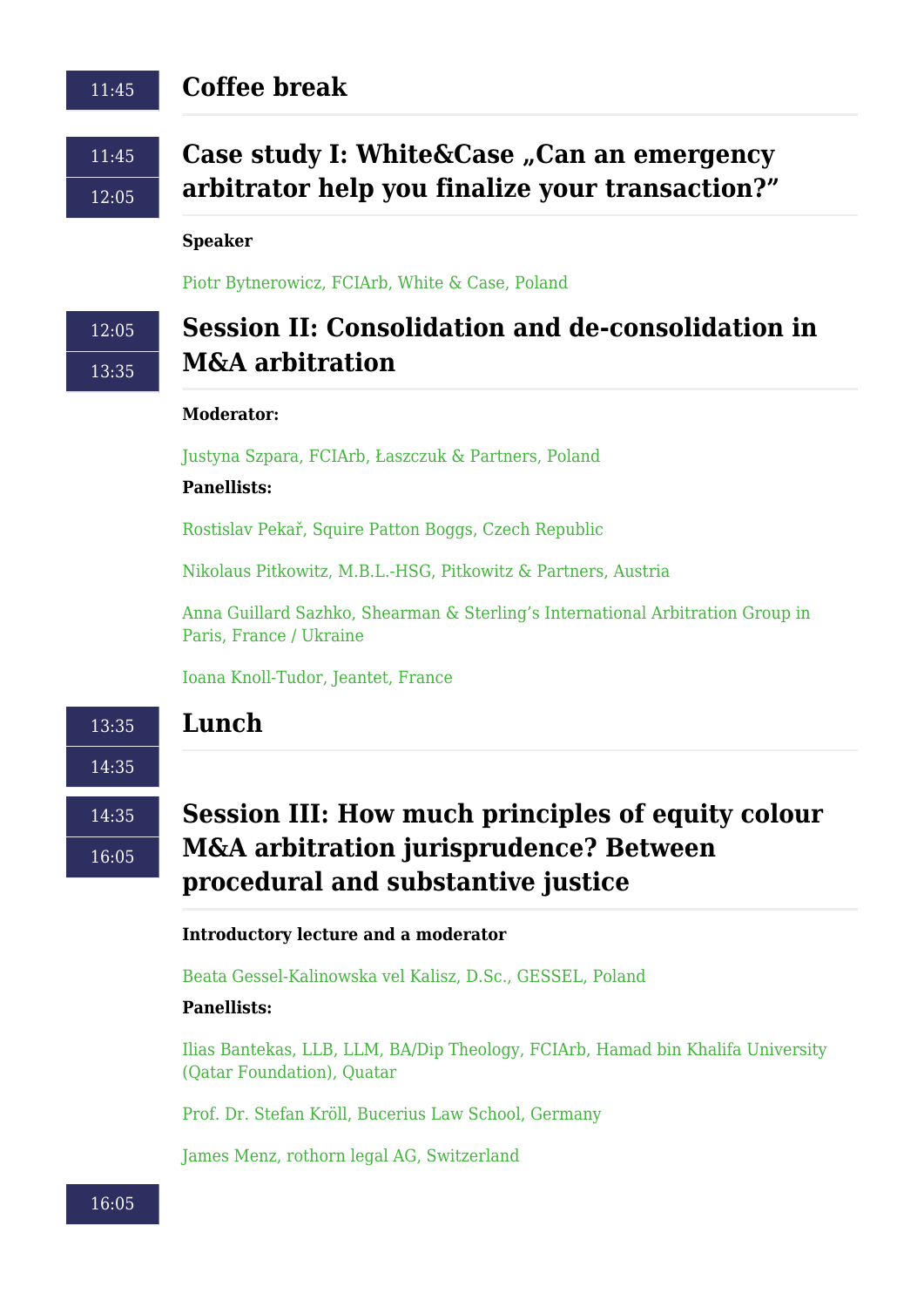| <b>Coffee break</b>                                |
|----------------------------------------------------|
| Case study II: Dentons "Surprise, Surprise!"       |
| <b>Speaker</b>                                     |
| Michał Jochemczak, Dentons, Poland                 |
| <b>Keynote speech</b>                              |
|                                                    |
| Bernard Hanotiau, Hanotiau & van den Berg, Belgium |
| Reception                                          |
|                                                    |

Venue: Restaurant Baczewskich, 17/19 Szucha Ave.

# **Day 2 - 27 May 2022**

| 09:00 | <b>Morning coffee</b> |
|-------|-----------------------|
| 10:00 |                       |



### **Opening and welcome**

 $10:05$ 10:25

**Case study I: Quantuma "Who serves best to help resolve a post-M&A dispute: an advisor, an expert witness or an expert determiner? Tales from the accounting battlefield."**

**Speaker**

[Adam Markiewicz, Quantuma, Poland](https://disputeresolutionmaconference.com/?p=761)



# **Session I: Investment arbitration: Recoverability of**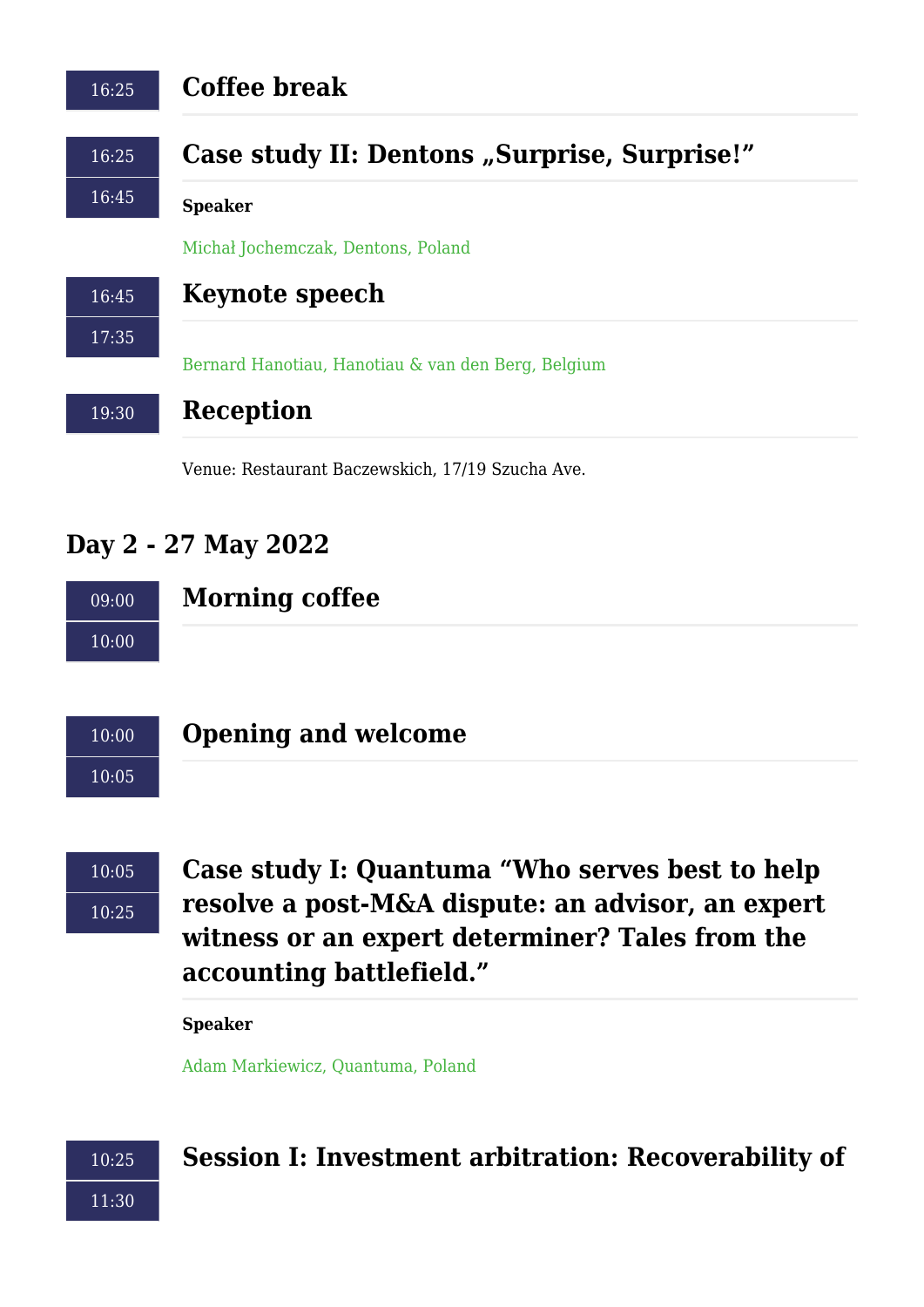### **reflective loss**

### **Session Introduction**

[Agnieszka Zarówna, White & Case LLP, UK](https://disputeresolutionmaconference.com/?p=763)

### **Moderator:**

[Marcin Kałduński, The General Counsel to the Republic of Poland, Poland](https://disputeresolutionmaconference.com/?p=756) **Panellists:**

[Christina Beharry, Foley Hoag, USA](https://disputeresolutionmaconference.com/?p=742)

[Dr Crina Baltag, Stockholm University, Sweden](https://disputeresolutionmaconference.com/?p=813)

11:30 12:00

# **Coffee break**

12:00 12:20

# **Case study II: Queritius "Arbitrating with a sanctioned entity – a case study"**

### **Speakers**

[Alicja Zielińska-Eisen, Queritius, Poland](https://disputeresolutionmaconference.com/?p=770)

[Daniel Dózsa, Queritius, Hungary](https://disputeresolutionmaconference.com/?p=773)

# $12.20$ 13:50

# **Session II: The new type of M&A investment arbitration: emerging energy transition disputes.**

### **Session Introduction**

[Agnieszka Ason, Oxford Institute for Energy Studies, UK](https://disputeresolutionmaconference.com/?p=759)

### **Moderator:**

[Prof. Dr. Yarik Kryvoi, LL.M., British Institute of International and Comparative Law,](https://disputeresolutionmaconference.com/?p=751) [UK](https://disputeresolutionmaconference.com/?p=751)

### **Panellists:**

[Steven Finizio, WilmerHale, UK](https://disputeresolutionmaconference.com/?p=752)

[Boaz Moselle, Compas Lexecon, UK](https://disputeresolutionmaconference.com/?p=806)